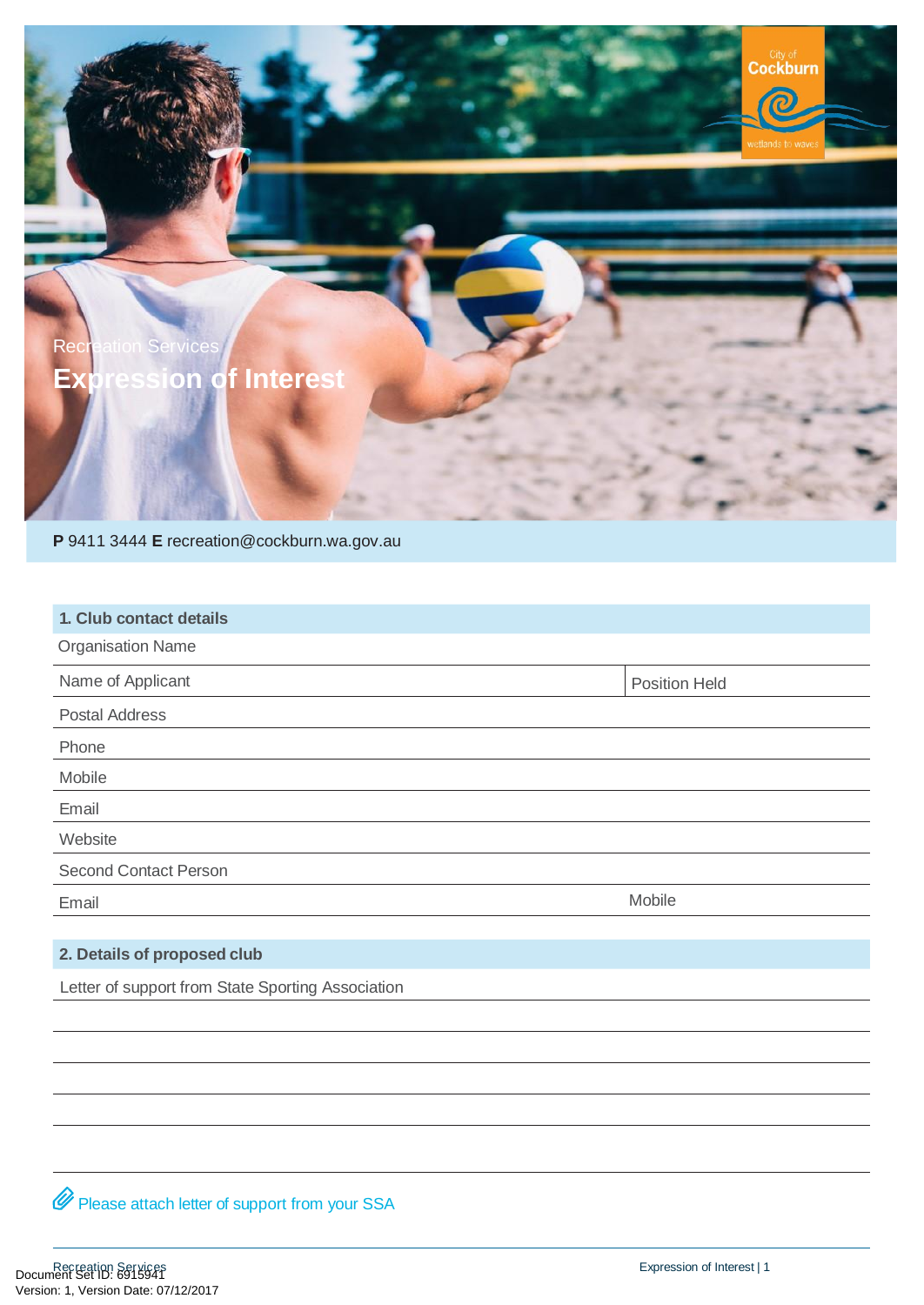

Is the club already Incorporated or willing to become incorporated in first season?

 $\mathscr Q$  Please attach Incorporation certificate

How would the club create strong links with the local community?

Previous experience of club management for a not-for-profit sporting club

How would the club recruit local residents?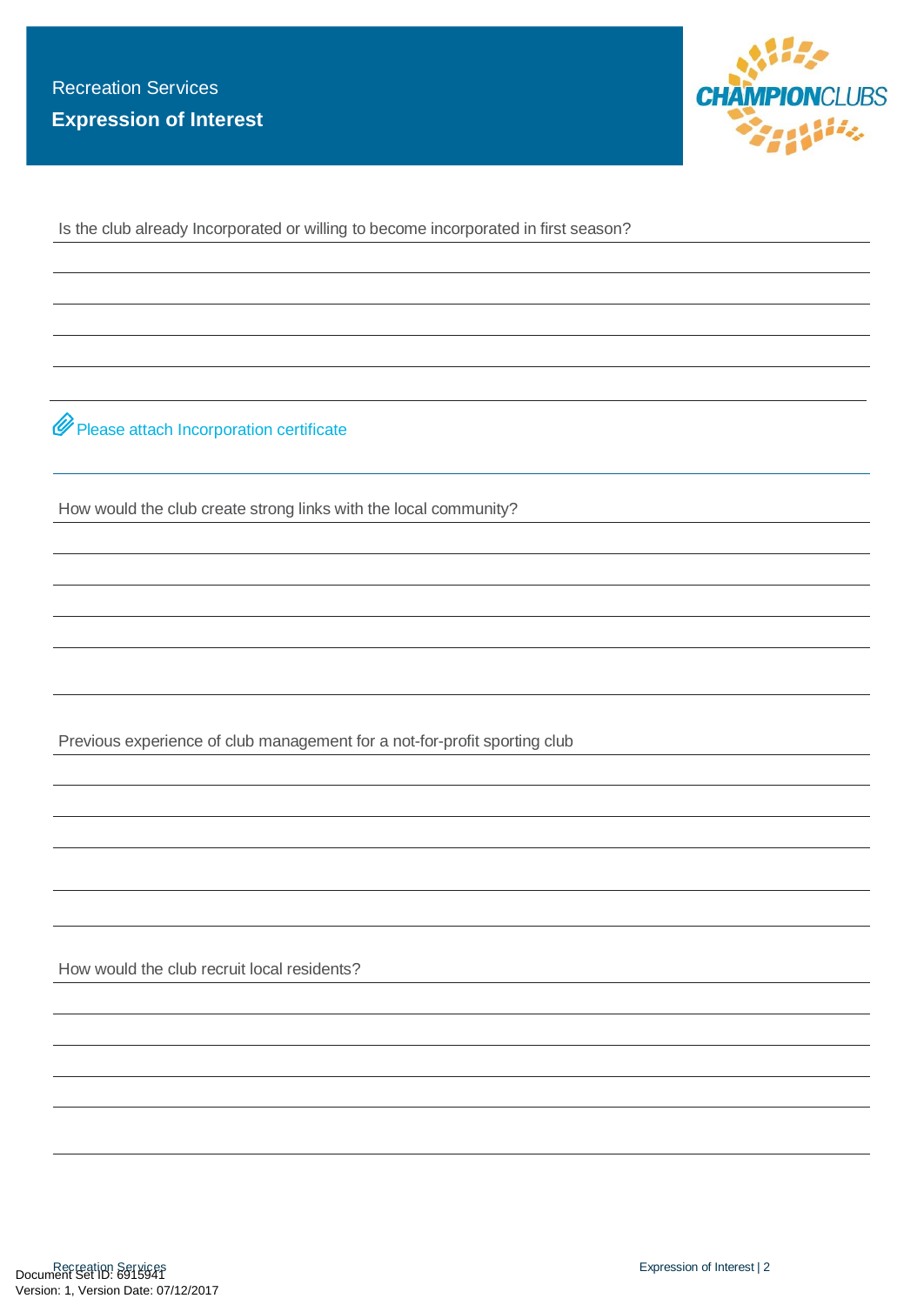

How would the club foster positive relationships with state and local government authorities?

What systems would the club develop to ensure the sport has a long term presence at the facility?

Please provide in detail the club 1<sup>st</sup> year business plan if you were to operate at the venue?

 $\mathscr O$  Attach any additional information that supports your application

If the club is successful the facilities will be under a shared use agreement. The Club will be required to adhere to the facilities use agreement including: Alcohol policies, smoking policies, shared use, standard booking terms